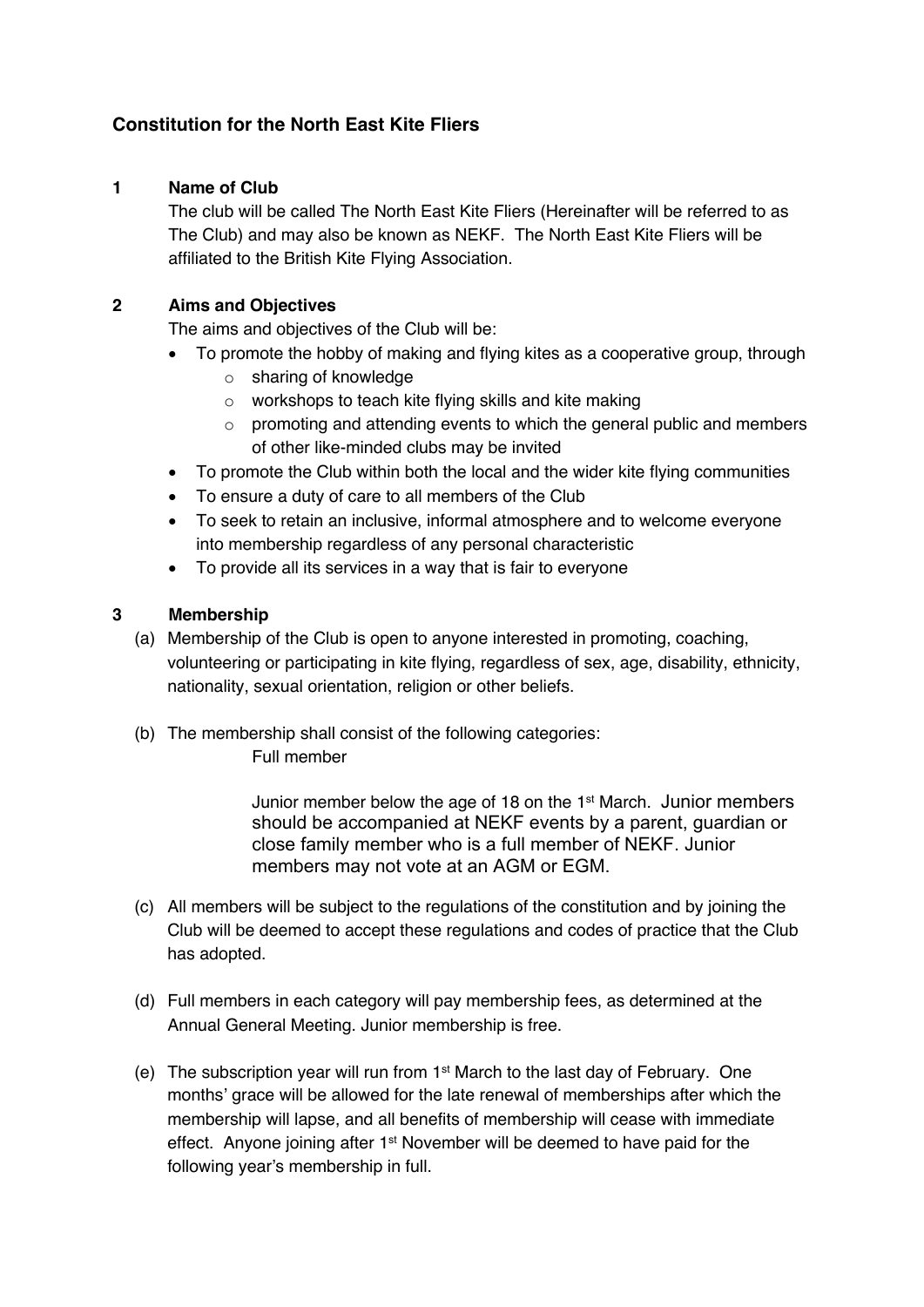- (f) There is no provision for joint membership for more than one member living at the same address.
- (g) Individuals shall not be eligible to take part in the business of the Club, vote at general meetings or be eligible for selection of any Club team unless the applicable subscription has been paid by the due date and/or membership has been agreed by the Club Committee.
- (h) The Committee may refuse membership (or re-admittance to membership) where they believe such membership would be prejudicial to the objectives or the fair and effective running of the Club.

# **4 Sports Equity**

(a) This Club is committed to ensuring that equity is incorporated across all aspects of its development. In doing so it acknowledges and adopts the following Sport England definition of sports equity:

*Sports equity is about fairness in sport, equality of access, recognising inequalities and taking steps to address them. It is about changing the culture and structure of sport to ensure it becomes equally accessible to everyone in society.*

- (b) The Club respects the rights, dignity and worth of every person and will treat everyone equally within the context of their sport, regardless of age, ability, gender, race, ethnicity, religious belief, sexuality or social/economic status.
- (c) The Club is committed to everyone having the right to enjoy their sport in an environment free from threat of intimidation, harassment and abuse.
- (d) All club members have a responsibility to oppose discriminatory behaviour and promote equality of opportunity.
- (e) The Club will deal with any incidence of discriminatory behaviour seriously, according to club disciplinary procedures.

#### **5 Committee**

- (a)The affairs of the Club shall be conducted by a Committee which shall consist of the Chair, Treasurer, and Secretary plus up to four committee members and one junior member, should such a member be available, who shall be elected at the Annual General Meeting.
- (b)All committee members must be members of the Club.
- (c) If required, the Committee shall elect a Vice Chair from among its members.
- (d)The term of office shall be for one year, and members shall be eligible for re-election.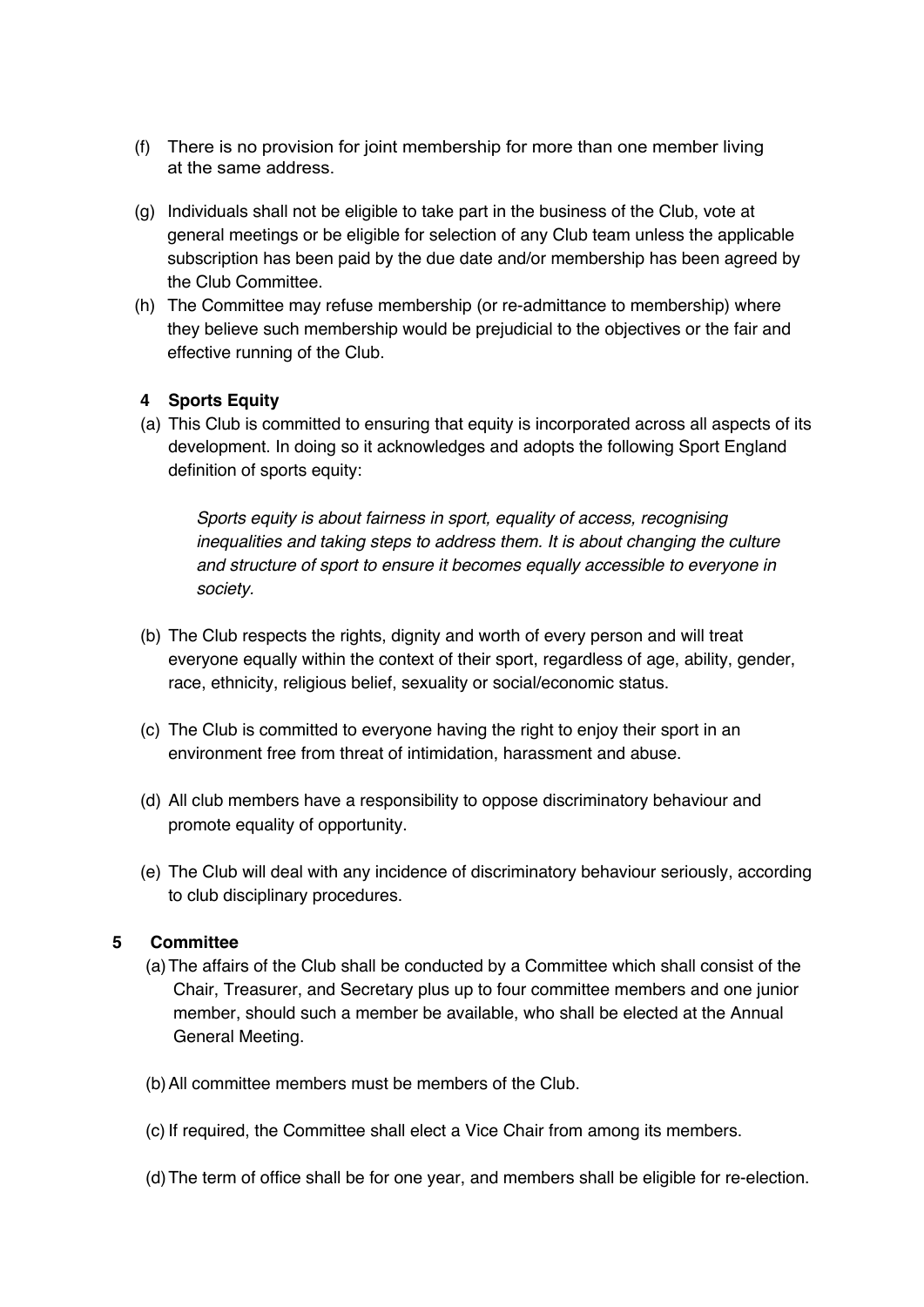- (e)If the post of any officer or ordinary committee member should fall vacant after such an election, the Management Committee shall have the power to fill the vacancy until the succeeding Annual General Meeting.
- (f) The Committee will appoint from amongst its number:
	- a. Health & Safety Officer
	- b. Safeguarding Officer
	- These posts may be held by one or more of the officers of the Club.
- (g)The Committee will be responsible for adopting new policy, codes of practice and rules that affect the organisation of the Club.
- (h)The Committee will have powers to appoint any advisers to the Committee as necessary to fulfil its business.
- (i) The Committee will be responsible for disciplinary hearings of members who infringe the Club rules/regulations/constitution. The Committee will be responsible for taking any action of suspension or discipline following such hearings.
- (j) The committee meetings will be convened by the Secretary of the Club and be held no less than three times per year.
- (k) Only members of the Committee will have the right to vote at committee meetings. The Chair will have a casting vote.
- (l) The quorum required for business to be agreed at Management Committee meetings will be two officers and two committee members.

#### **6 Finances**

- (a)The Club shall retain any and all income from any events or activities and such income will be used to defray the costs of running the Club and attending such events. The Club will not distribute any profit.
- (b)The Club Treasurer will be responsible for the finances of the Club.
- (c) The financial year of the Club will run from 1st March to the last day of February.
- (d)All club monies will be banked in an account held in the name of the Club.
- (e)A statement of annual accounts will be presented by the Treasurer at the Annual General Meeting.
- (f) Any cheques drawn against club funds should hold the signatures of two from the Chair, Treasurer, Secretary and one other nominated member of the Committee.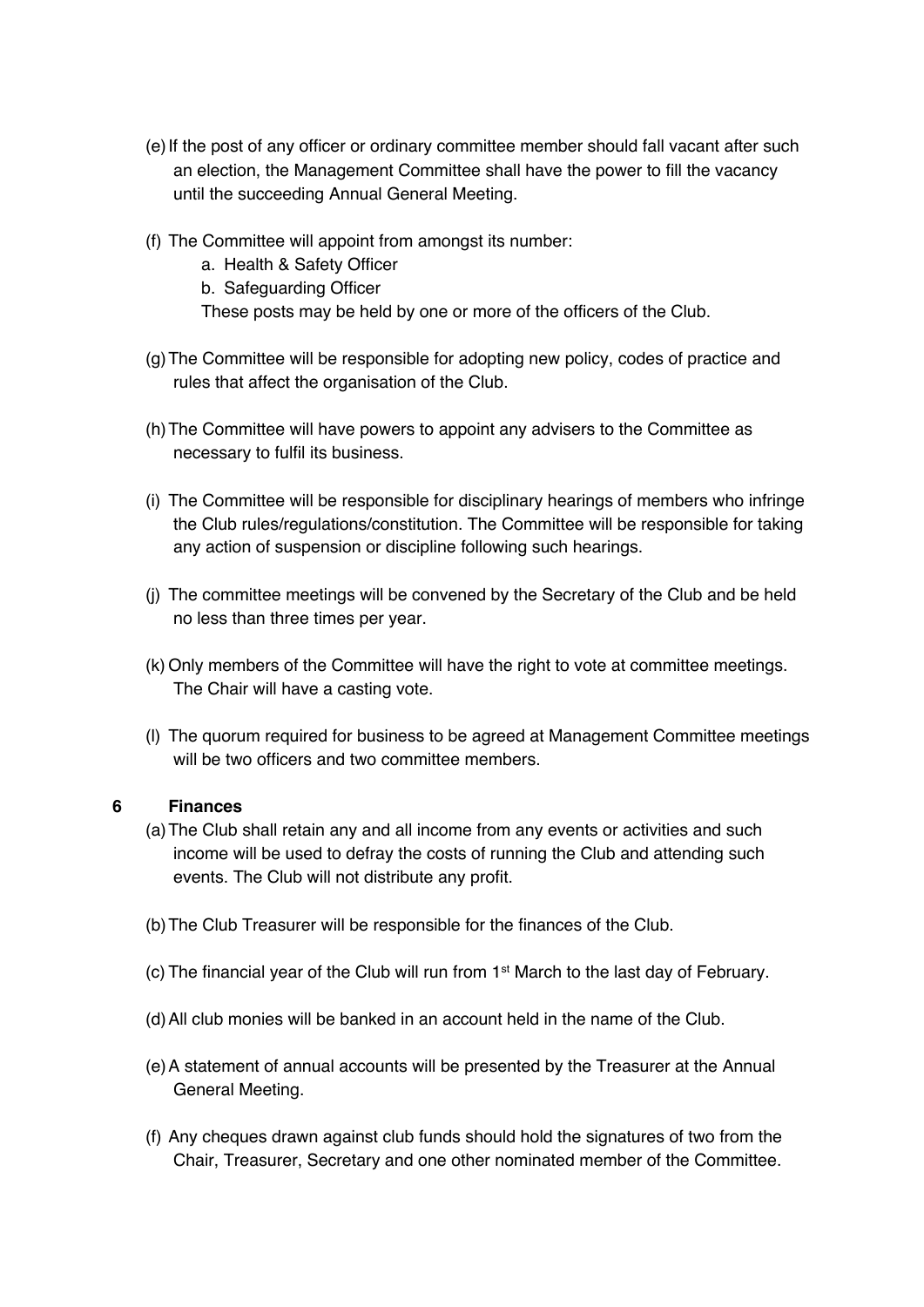- (g)Any payments or prizes (whether in cash or otherwise) awarded or given to the Club will be the Club's property. The Committee will decide whether any payment should be made to members to help defray costs.
- (h)All members of the Club shall be jointly and severally responsible for the financial liabilities of the Club.

# **7 Annual General Meetings and Extraordinary General Meetings**

- (a) General Meetings are the means whereby the members of the Club exercise their democratic rights in conducting the Club's affairs.
- (b)The Club shall hold the Annual General Meeting (AGM) in the month of February to:
	- Approve the minutes of the previous year's AGM.
	- Receive reports from the Chairman and Secretary.
	- Receive a report from the Treasurer and approve the Annual Accounts.
	- Receive a report from those responsible for certifying the Club's accounts.
	- Elect the officers and general committee of the Club.
	- Agree the membership fees for the following year.
	- Consider any proposed changes to the Constitution.
	- Transact any other business notification for which is received in writing by the Secretary from full members 14 days prior to the meeting.
	- Deal with other relevant business
- (c) Notice of the AGM will be given by the Club Secretary with at least 21 days' notice to be given to all members.
- (d)Nominations for officers of the Committee will be sent to the Secretary prior to the AGM.
- (e)Proposed changes to the constitution shall be sent to the Secretary prior to the AGM, who shall circulate them at least 7 days before an AGM.
- (f) All full members have the right to vote at the AGM.
- (g)The quorum for AGMs will be 25% of the current Full Membership plus 2 Officers of the Club. In the event of a quorum not being present at a meeting, another meeting will be called and a quorum for that meeting will be 5 members.
- (h)The Chairman of the Club shall hold a deliberative as well as a casting vote at general and committee meetings.
- (i) An Extraordinary General Meeting (EGM) shall be called by an application in writing to the Secretary supported by at least 10% of the members of the Club. The Committee shall also have the power to call an EGM by decision of a simple majority of the committee members.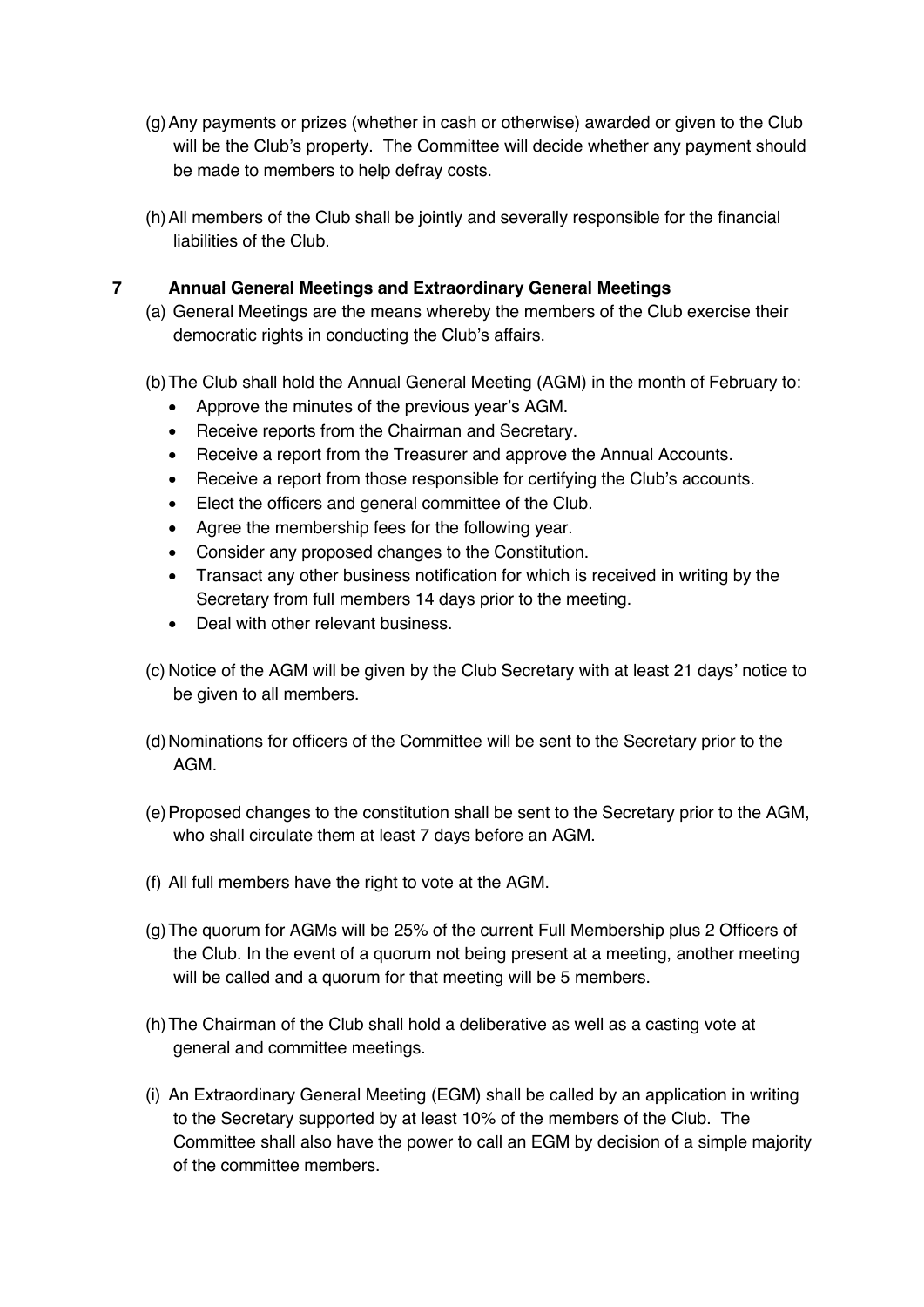(j) All procedures shall follow those outlined above for AGMs.

### **8 Amendments to the constitution**

The constitution will only be changed through agreement by majority vote at an AGM or EGM.

# **9 Discipline and appeals**

- (a) All concerns, allegations or reports of poor practice/abuse relating to the welfare of children, young people and vulnerable adults will be recorded and responded to swiftly and appropriately in accordance with the Club's child protection policy and procedures. The Club Safeguarding Officer is the lead contact for all members in the event of any child protection concerns.
- (b) All complaints regarding the behaviour of members should be presented and submitted in writing to the Secretary.
- (c) The Management Committee will meet to hear complaints within 28 days of a complaint being lodged. The committee has the power to take appropriate disciplinary action including the termination of membership.
- (d) The outcome of a disciplinary hearing should be notified in writing to the person who lodged the complaint and the member against whom the complaint was made within 7 days of the hearing.
- (e) There will be the right of appeal to the Management Committee following disciplinary action being announced. The committee should consider the appeal within 28 days of the Secretary receiving the appeal.

#### **10 Dissolution**

- (a) A resolution to dissolve the Club can only be passed at an AGM or EGM through a majority vote of the membership. If at any General Meeting of the Club, a resolution be passed calling for the dissolution of the Club, the Secretary shall immediately convene an Extraordinary General Meeting of the Club to be held not less than one month thereafter to discuss and vote on the resolution.
- (b) If at the Extraordinary General Meeting, the resolution is carried by at least two-thirds of the members present at the meeting, the Committee shall thereupon, or at least at such date as shall have been specified in the resolution, proceed to realise the assets of the Club and discharge all debts and liabilities of the Club.
- (c) In the event of dissolution, all debts should be cleared with any Club funds. The assets of the Club that remain following this will become the property of another club with similar objectives or The British Kite Flying Association, such disposal to be